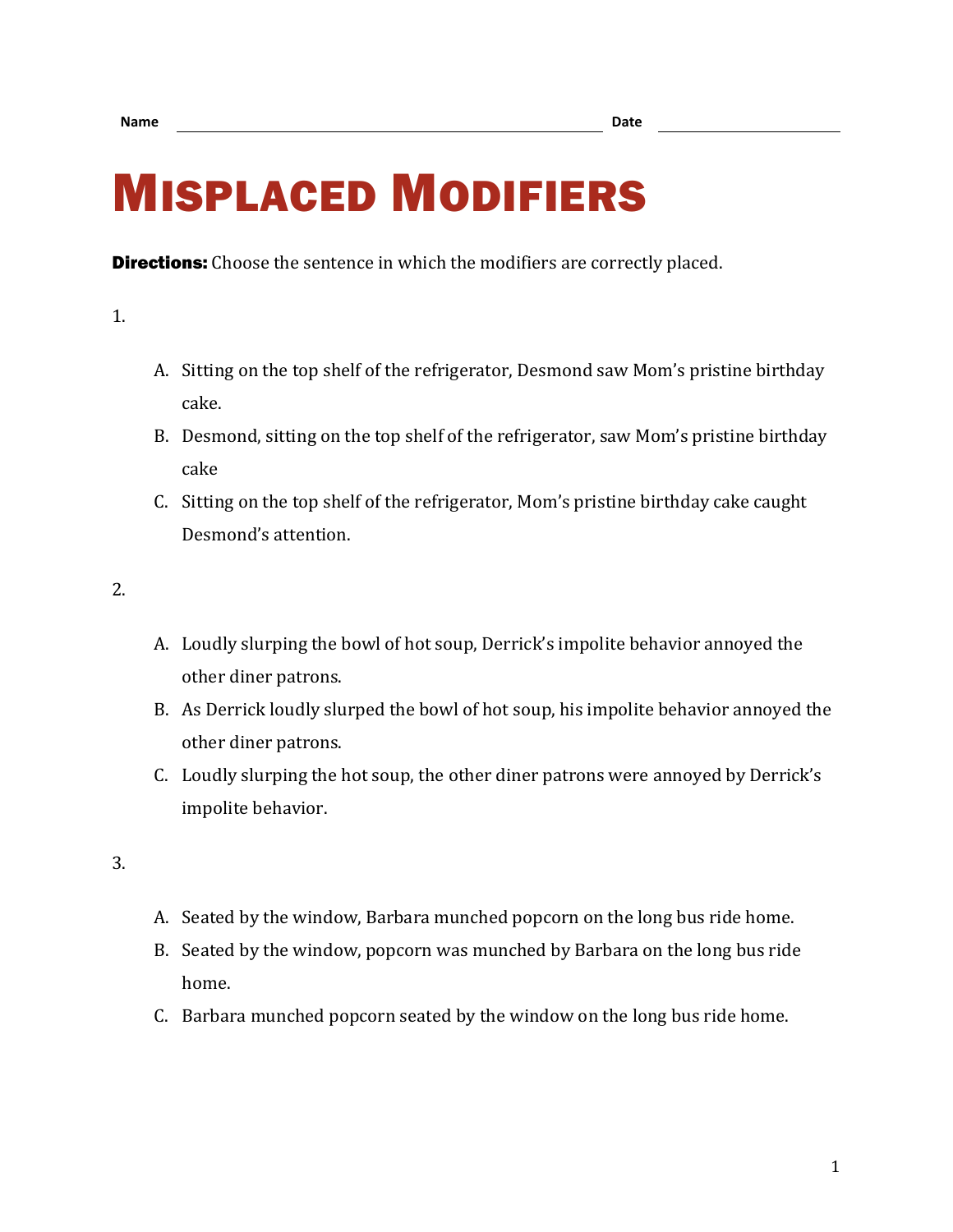- A. Rosalind struggled up the three flights of stairs in her new jeans, which were too tight for comfort.
- B. Too tight for comfort, Rosalind struggled up the three flights of stairs in her new jeans.
- C. In her new jeans, Rosalind struggled up three flights of stairs, which were too tight for comfort.

## 5.

- A. Twisting in the strong wind, we knew the hurricane was close as we watched the trees.
- B. We knew the hurricane was close as we watched the trees twisting in the strong wind.
- C. We knew the hurricane was close, twisting in the wind, as we watched the trees.

## 6.

- A. Applying red toenail paint, Will asked Rhonda if she could interrupt her beauty regimen to go to the mall.
- B. Will asked Rhonda, who was applying red toenail paint, if she could interrupt her beauty regimen to go to the mall.
- C. Will asked if Rhonda could interrupt her beauty regimen to go to the mall, which was applying red toenail paint.

## 7.

- A. Struggling with the algebra problem, the pencil tapped nervously on Kenneth's desk.
- B. Struggling with the algebra problem, Kenneth's desk was tapped nervously with the pencil.
- C. Struggling with the algebra problem, Kenneth nervously tapped his pencil on the desk.